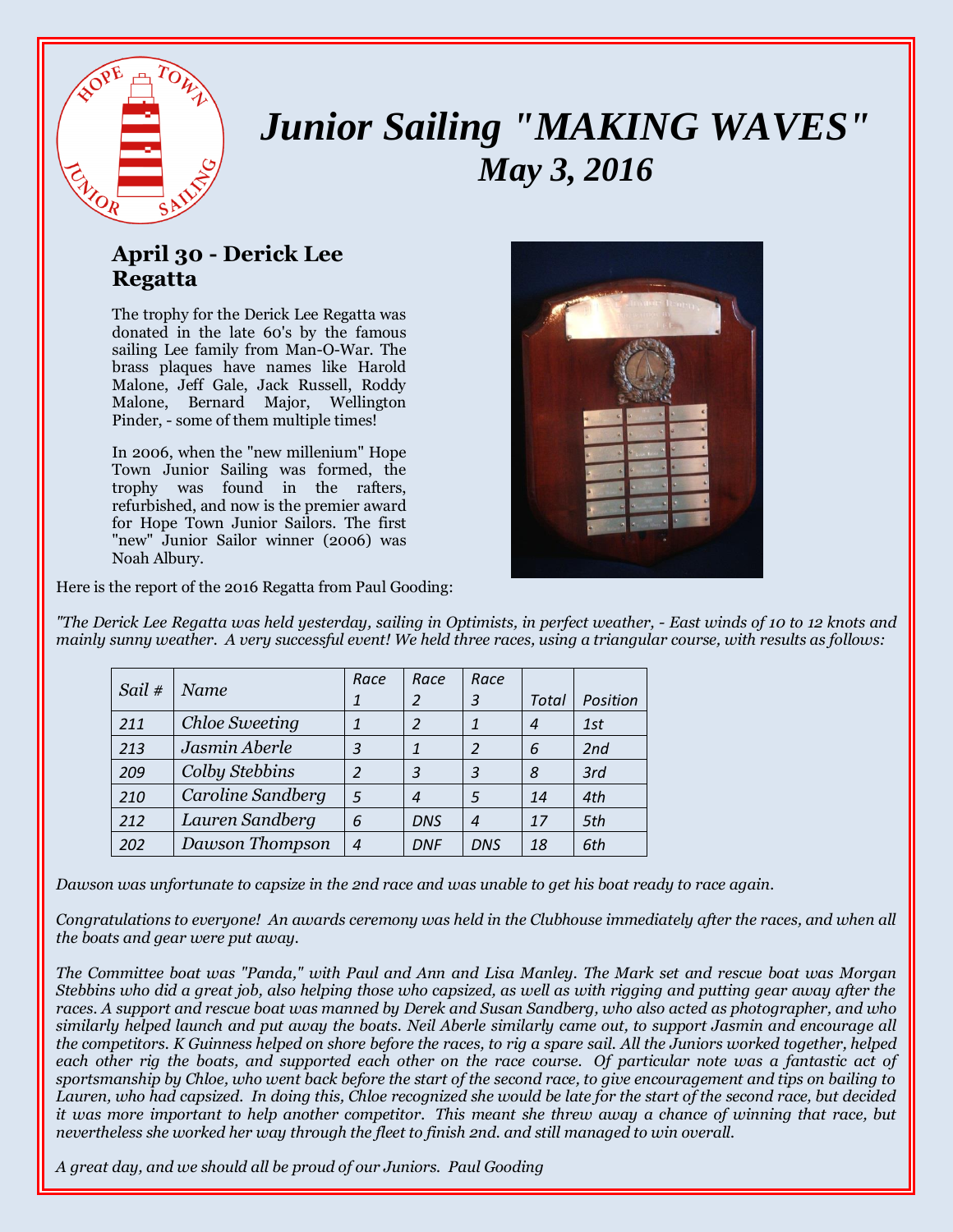## From Susan Sandberg:

*"...the kids did great. Their attitudes really shined and an amazing show of teamwork. Lauren told me she thought Chloe should have gotten the "Spirit Award". Lauren capsized a few times and was sitting in a bathtub! Chloe gave up her start of the 2nd race to sail over to Lauren to help her. Dawson also passed by to check on her. Later Dawson capsized and was laughing as he bailed his boat - done for the day but having a great time. Jasmin was a little fireball out there! She had a great day! All the kids did great and we couldn't believe we heard the 12pm bells on the way in what an efficiently run day!"*

Photos by Susan Sandberg